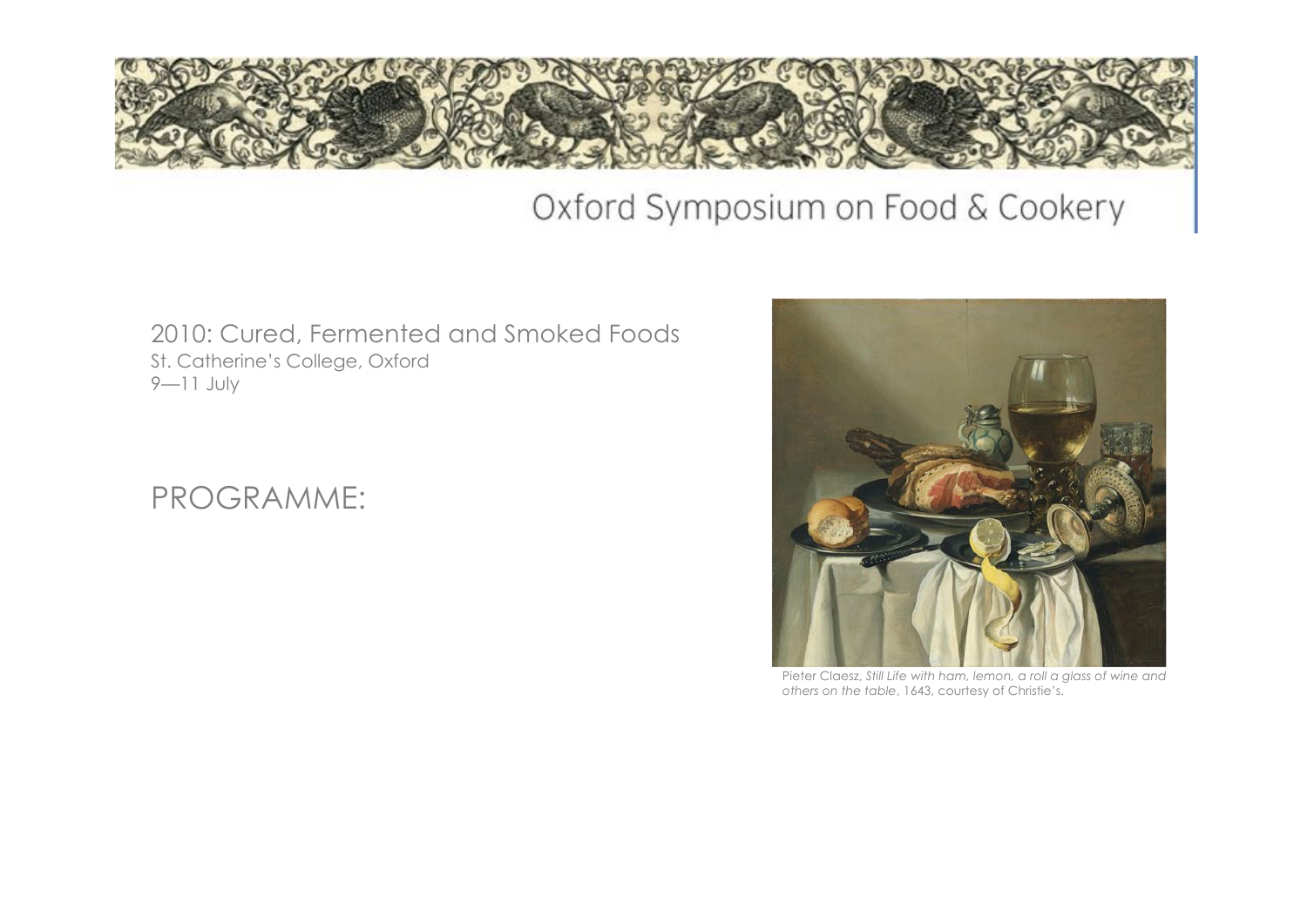### **Friday, 9 July**

| 3:00 p.m.   | advanced reservations required.                                   | benefit tour of the Pitt Rivers Museum led by Jeremy MacClancy. | Pitt Rivers         |
|-------------|-------------------------------------------------------------------|-----------------------------------------------------------------|---------------------|
| 4:00 p.m.   | registration opens                                                |                                                                 |                     |
| 6:00 p.m.   | college bar opens                                                 |                                                                 | <b>Buttery</b>      |
| 6:30 p.m.   | welcome drinks                                                    |                                                                 | <b>JCR</b>          |
| $6:50$ p.m. | Raymond Blanc presents the winners of the 2010 Young Chefs' Grant |                                                                 | <b>JCR</b>          |
| 7:00 p.m.   | dinner                                                            | A Feast of Cockaigne by Jeremy Lee of London's Blue Print Café  | <b>Dining Hall.</b> |

### **Saturday, 10 July**

| 7:45 a.m.   | breakfast          | Dining Hall  |
|-------------|--------------------|--------------|
| $8:30$ a.m. | registration opens | Foyer/Room A |

|              |                        | <b>title</b>                                     | presenter                   | location                  |
|--------------|------------------------|--------------------------------------------------|-----------------------------|---------------------------|
| $9:00$ a.m.  | <b>Plenary Session</b> | Welcome & Opening Remarks                        | Paul Levy, Claudia Roden    | <b>BS Lecture Theatre</b> |
|              |                        |                                                  | & Carolin Young             |                           |
|              |                        | Presentation of the Sophie Coe Prize             | Michael Coe and Laura Mason |                           |
| $9:30$ a.m.  | <b>Plenary Session</b> | Chair:                                           | <b>Claudia Roden</b>        | <b>BS Lecture Theatre</b> |
|              |                        | The Absent Third: The Place of Fermentation in a | Sidney Mintz                |                           |
|              |                        | Thinkable Food System                            |                             |                           |
| $10:15$ a.m. | <b>Plenary Session</b> | Chair:                                           | <b>Paul Levy</b>            | <b>BS Lecture Theatre</b> |
|              |                        | A Chemical Introduction to Cured, Fermented and  | <b>Harold McGee</b>         |                           |
|              |                        | Smoked Foods.                                    |                             |                           |

**11:00 coffee foyer/Room A**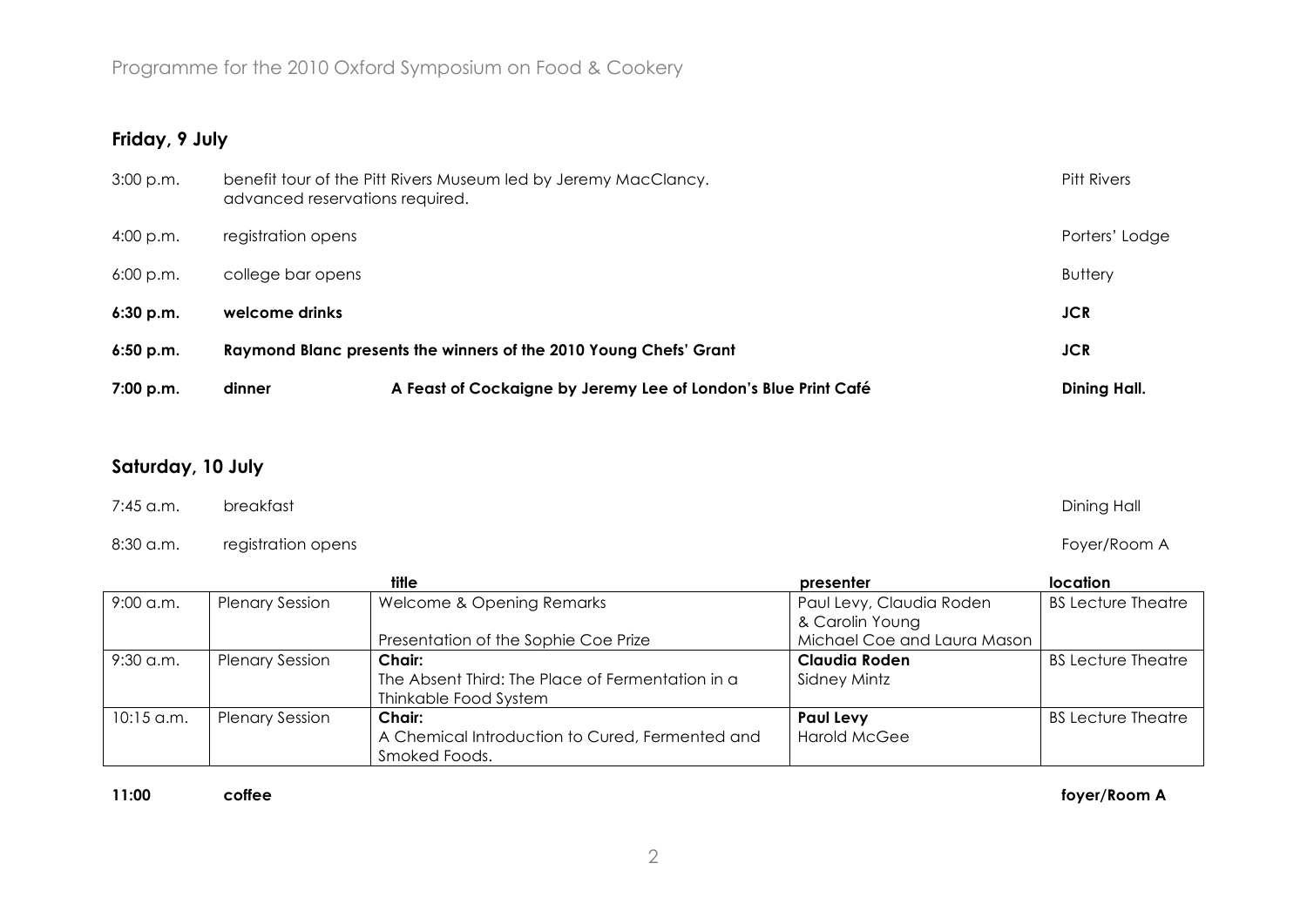### **Saturday, 10 July**

|            | <b>title</b>             |                                                       |                       | <b>location</b>           |
|------------|--------------------------|-------------------------------------------------------|-----------------------|---------------------------|
| 11:30 a.m. | <b>Parallel Sessions</b> | Chair:                                                | Jane Levi             | <b>BS Lecture Theatre</b> |
|            |                          | The stories of bacalao: myth, legend and history.     | David Sutton          |                           |
|            |                          | Stinking Fish, Salt Fish, and Smokehouse Pork:        | Michael Twitty        |                           |
|            |                          | Preserved Foods, Flavor Principles and the Birth of   |                       |                           |
|            |                          | African American Foodways.                            |                       |                           |
|            |                          | A Preserve Gone Bad: Surströmming and Gravlax:        | Renée Valeri          |                           |
|            |                          | The good and bad ways of preserving fish.             |                       |                           |
|            |                          | Chair:                                                | <b>Cathy Kaufman</b>  | Room C                    |
|            |                          | Fondolus or botulus: sausages in the classical world. | Joan Alcock           |                           |
|            |                          | Roman Fish Sauce: part two, an Experiment in          | <b>Sally Grainger</b> |                           |
|            |                          | Archaeology                                           |                       |                           |
|            |                          | Roman Garum & Liquamen in Light of the Survival of    | Anthony Buccini       |                           |
|            |                          | Fermented Fish Seasonings in Japan & the Western      |                       |                           |
|            |                          | Mediterranean                                         |                       |                           |
|            |                          | Chair:                                                | <b>Roger Owen</b>     | Room D                    |
|            |                          | From Poi to Fufu: the fermentation of taro.           | Karin Vaneker         |                           |
|            |                          | Kimchi: ferment at the heart of Korean cuisine: from  | June di Schino        |                           |
|            |                          | local identity to global consumption.                 |                       |                           |
|            |                          | Dried, Frozen & Rotted: Food Preservation in Central  | <b>Charles Perry</b>  |                           |
|            |                          | Asia & Siberia.                                       |                       |                           |

**1:00 lunch: A Sichuan Luncheon by Fuchsia Dunlop and Barshu Restaurant. Dining Hall**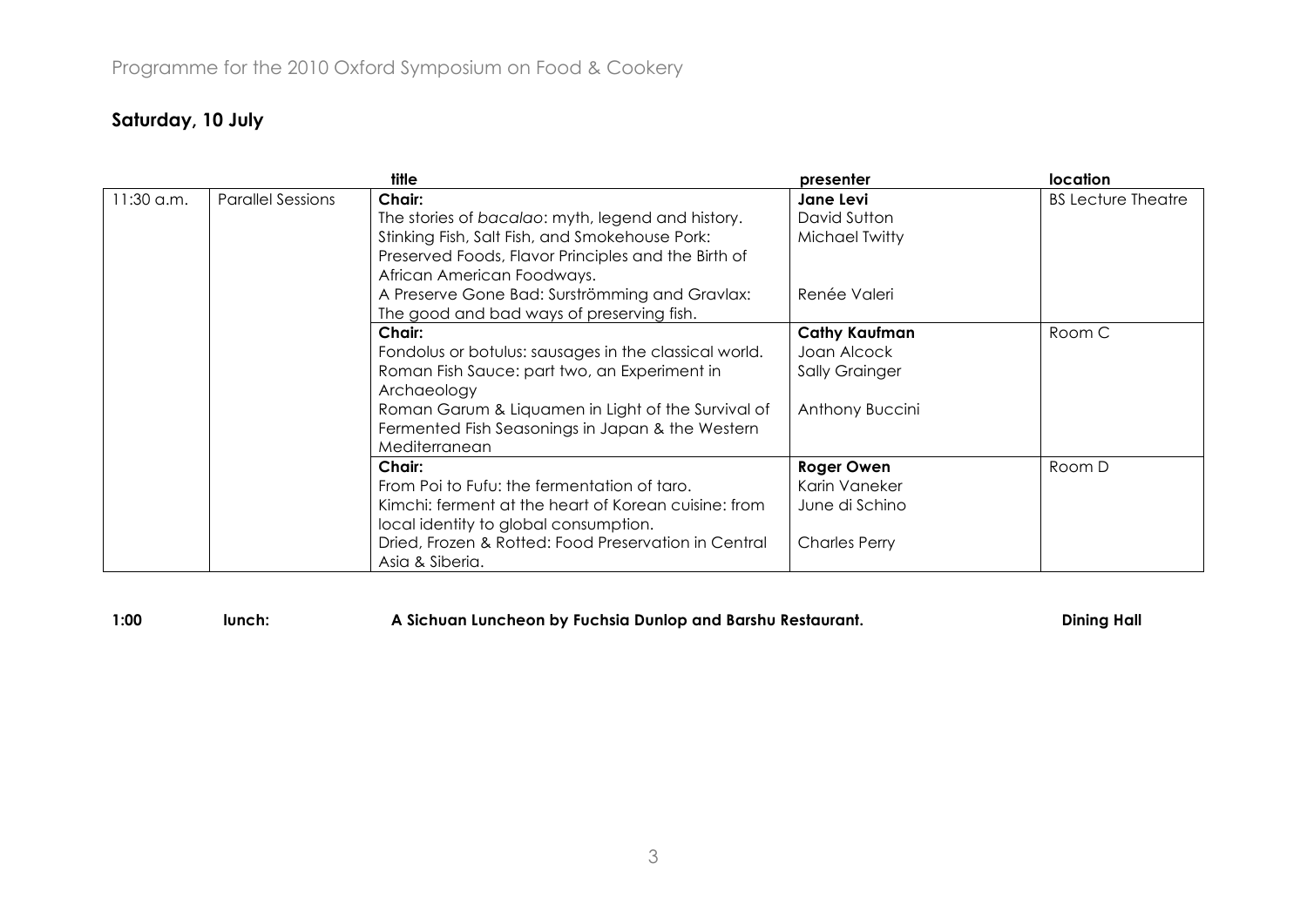### **Saturday, 10 July**

| title     |                          |                                                     | presenter                   | location                  |
|-----------|--------------------------|-----------------------------------------------------|-----------------------------|---------------------------|
| 2:00 p.m. | <b>Parallel Sessions</b> | Chair:                                              | <b>Caroline Conran</b>      | <b>BS Lecture Theatre</b> |
|           |                          | Smoked and Mirrored in the Foods of Fantasyland.    | Shana Worthen               |                           |
|           |                          | Unidentified Fermented Objects: The food            | Linda Roodenburg            |                           |
|           |                          | department of the National Museum of Ethnology      |                             |                           |
|           |                          | (NL)                                                |                             |                           |
|           |                          | Unlovely Images: Preserved & Cured Fish in Art.     | Gillian Riley               |                           |
|           |                          | Chair:                                              | <b>Ursula Heinzelmann</b>   | Room C                    |
|           |                          | Transylvania charcoal-coated bread from village     | <b>Rosemary Barron</b>      |                           |
|           |                          | staple to local hero.                               |                             |                           |
|           |                          | Cultures and Cultures: Fermented Foods as Culinary  | Jonathan Brumberg-Kraus &   |                           |
|           |                          | 'Shibboleths'.                                      | <b>Betsey Dexter Dyer</b>   |                           |
|           |                          | A Pickletime Memoir: Salt and Vinegar from the Jews | Alexandra Grigorieva & Gail |                           |
|           |                          | of Eastern Europe to the Prairies of Canada.        | Singer                      |                           |
|           |                          | Chair:                                              | Sami Zubaida                | Room D                    |
|           |                          | Drying and Fermenting in the Arctic: Dictating      | Zona Spray Starks           |                           |
|           |                          | Women's Roles in Alaska's Inupiat Culture.          |                             |                           |
|           |                          | Keata Kule Lorien: Finding the ideal balance within | William Rubel, Jane Levi &  |                           |
|           |                          | the smoke cured fresh and fermented milk of         | Elly Loldepe                |                           |
|           |                          | Northern Kenya's Samburu.                           |                             |                           |
|           |                          | Socio-Ecological Implications of Enset (Ensete      | Takeshi Fujimoto            |                           |
|           |                          | ventricosum)Starch Fermentation in South-West       |                             |                           |
|           |                          | Ethiopia: An Anthropological Study.                 |                             |                           |

**3:30 p.m. tea foyer/Room A**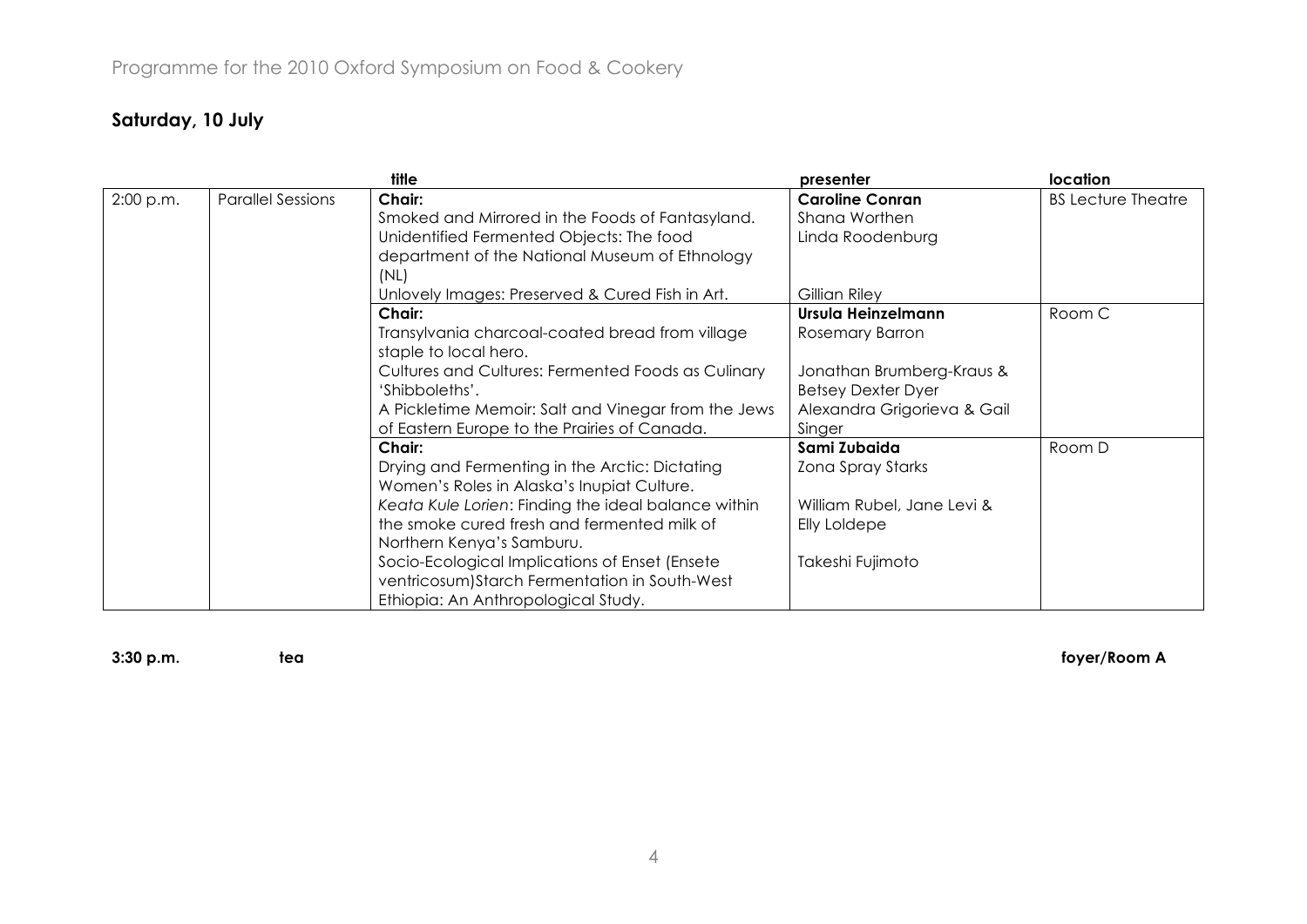## **Saturday, 10 July**

|           | title                    |                                                          | presenter                   | <b>location</b>           |
|-----------|--------------------------|----------------------------------------------------------|-----------------------------|---------------------------|
| 4:00 p.m. | <b>Parallel Sessions</b> | Chair:                                                   | <b>Philip Iddison</b>       | <b>BS Lecture Theatre</b> |
|           |                          | TEMPEH: The past, present and future of a fermented      | Sri and Roger Owen          |                           |
|           |                          | soybean.                                                 |                             |                           |
|           |                          | Rotten vegetable stalks, stinking beancurd and other     | <b>Fuchsia Dunlop</b>       |                           |
|           |                          | Shaoxing delicacies.                                     |                             |                           |
|           |                          | Hishio – tastes of Japan in humble microbes.             | Kimiko Barber               |                           |
|           |                          | Chair:                                                   | Len Fisher                  | Room C                    |
|           |                          | Bacterial Fermentation and the Missing Terroir Factor    | Ken Albala                  |                           |
|           |                          | in Historic Cookery.                                     |                             |                           |
|           |                          | Remembering Lessons from the Past: Fermentation          | Mark Wiest & Bill Schindler |                           |
|           |                          | and Restructuring our Food System.                       |                             |                           |
|           |                          | Yeast Are People, Too: sourdough fermentation from       | Jessica A. Lee              |                           |
|           |                          | the microbe's point of view.                             |                             |                           |
|           |                          | Chair:                                                   | <b>Bruce Kraig</b>          | Room D                    |
|           |                          | Shad Planking: The Strangely American Story of a         | Mark McWilliams             |                           |
|           |                          | Smoked Fish.                                             |                             |                           |
|           |                          | Sausage in Oil: Preserving Italian Culture in Utica, NY. | Naomi Guttman & Max Wall    |                           |
|           |                          | Smoke and Mirrors: Montreal Smoked Meat and the          | Alan Nash                   |                           |
|           |                          | creation of tradition.                                   |                             |                           |
|           |                          |                                                          |                             |                           |
| 5:30      | break                    |                                                          |                             |                           |

| 6:00      | drinks reception   | An Irish celebration                                                                                                                                                                    | <b>JCR</b>         |
|-----------|--------------------|-----------------------------------------------------------------------------------------------------------------------------------------------------------------------------------------|--------------------|
| 7:00      | dinner:            | A grand, Irish banquet by Páidric Óg Gallagher of Gallagher's Boxty House,<br>with Máirtín Mac Con Iomaire, Pauline Danaher and Grace O'Sullivan<br>and the support of Tourism Ireland. | <b>Dining Hall</b> |
| to follow | optional group art | Pickled Messages for Future Sympsiasts<br>conceived and led by Alicia Rios                                                                                                              | <b>Bar Annex</b>   |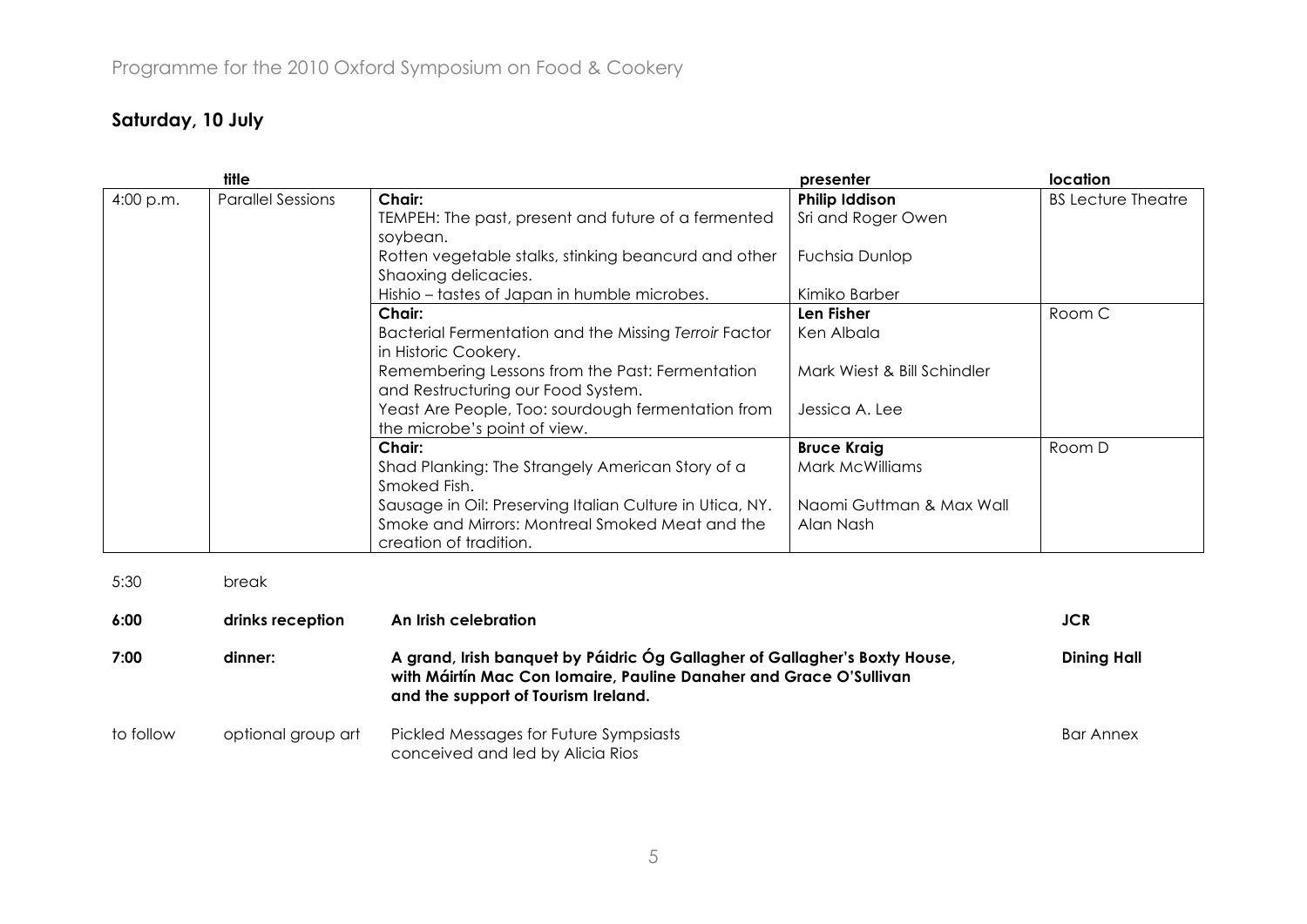### **Sunday, 11 July**

#### **8:00 breakfast Dining Hall**

| title       |                        |                           | presenter            | <b>location</b>           |
|-------------|------------------------|---------------------------|----------------------|---------------------------|
| $9:00$ a.m. | <b>Plenary Session</b> | Chair:                    | Cathy Kaufman        | <b>BS Lecture Theatre</b> |
|             |                        | Cherwell Prize Winner     | To be announced      |                           |
| 9:30 a.m.   | <b>Plenary Session</b> | <b>Chair:</b>             | <b>Carolin Young</b> | BS Lecture Theatre        |
|             |                        | Amnesia in the Smokehouse | Ivan Dav             |                           |

### **10:30 coffee foyer/Room A**

| 1:00  | <b>Parallel Sessions</b> | Chair:                                                   | <b>Cherry Ripe</b>           | <b>BS Lecture Theatre</b> |
|-------|--------------------------|----------------------------------------------------------|------------------------------|---------------------------|
|       |                          | Corned Beef: An Enigmatic Irish Dish.                    | Máirtín Mac Con Iomaire &    |                           |
|       |                          |                                                          | Pádric Ôg Gallagher          |                           |
|       |                          | 'Salty as Sailors' Boots'; Salt-Cured Meat, the Blessing | <b>Alexy Simmons</b>         |                           |
|       |                          | and Bane of the Soldier and the Archaeologist            |                              |                           |
|       |                          | Quinces, Oranges, Sugar and Salt of Human Skull:         | Elizabeth Field              |                           |
|       |                          | Marmalade's Dual Role as a Medicine and a                |                              |                           |
|       |                          | Preserve.                                                |                              |                           |
|       |                          | Chair:                                                   | <b>Helen Saberi</b>          | Room C                    |
|       |                          | From Soup to Dessert: Yoghurt - not only fermented       | Aylin Öney Tan               |                           |
|       |                          | but cured, preserved, dried, smoked, an ingredient       |                              |                           |
|       |                          | of vast variety indispensible in the Turkish kitchen.    |                              |                           |
|       |                          | Fermented Nagaland: A Culinary Adventure.                | Caroline Rowe                |                           |
|       |                          | Boza, Innocuous and Less So.                             | Priscilla Mary Isin          |                           |
|       |                          | Chair:                                                   | <b>Chris Grocock</b>         | Room D                    |
|       |                          | Ancient Jewish Sausages                                  | Susan Weingarten             |                           |
|       |                          | Olive Preservation in Classical Antiquity, Byzantine     | Stephanos Tanis              |                           |
|       |                          | Times and Modern Greece: Dry, Salted Swimmers            |                              |                           |
|       |                          | and Crushed. The unfortunate case of the province        |                              |                           |
|       |                          | of Achaean Aigialeia                                     |                              |                           |
|       |                          | Hiromeri: a specialty ham of Cyprus; historical          | Nasa Patapiou & Chrystalleni |                           |
|       |                          | evidence, culinary and folklore perspectives.            | Lazarou                      |                           |
| 12:30 | <b>Plenary Session</b>   | Wurstenders: A Playlet by Charles Perry with costumes    | Surprise cast of symposiasts | <b>BS Lecture Theatre</b> |
|       |                          | by Alicia Rios                                           |                              |                           |
|       |                          | Grand Raffle and Live Auction                            | Philip Iddison with Sri Owen |                           |